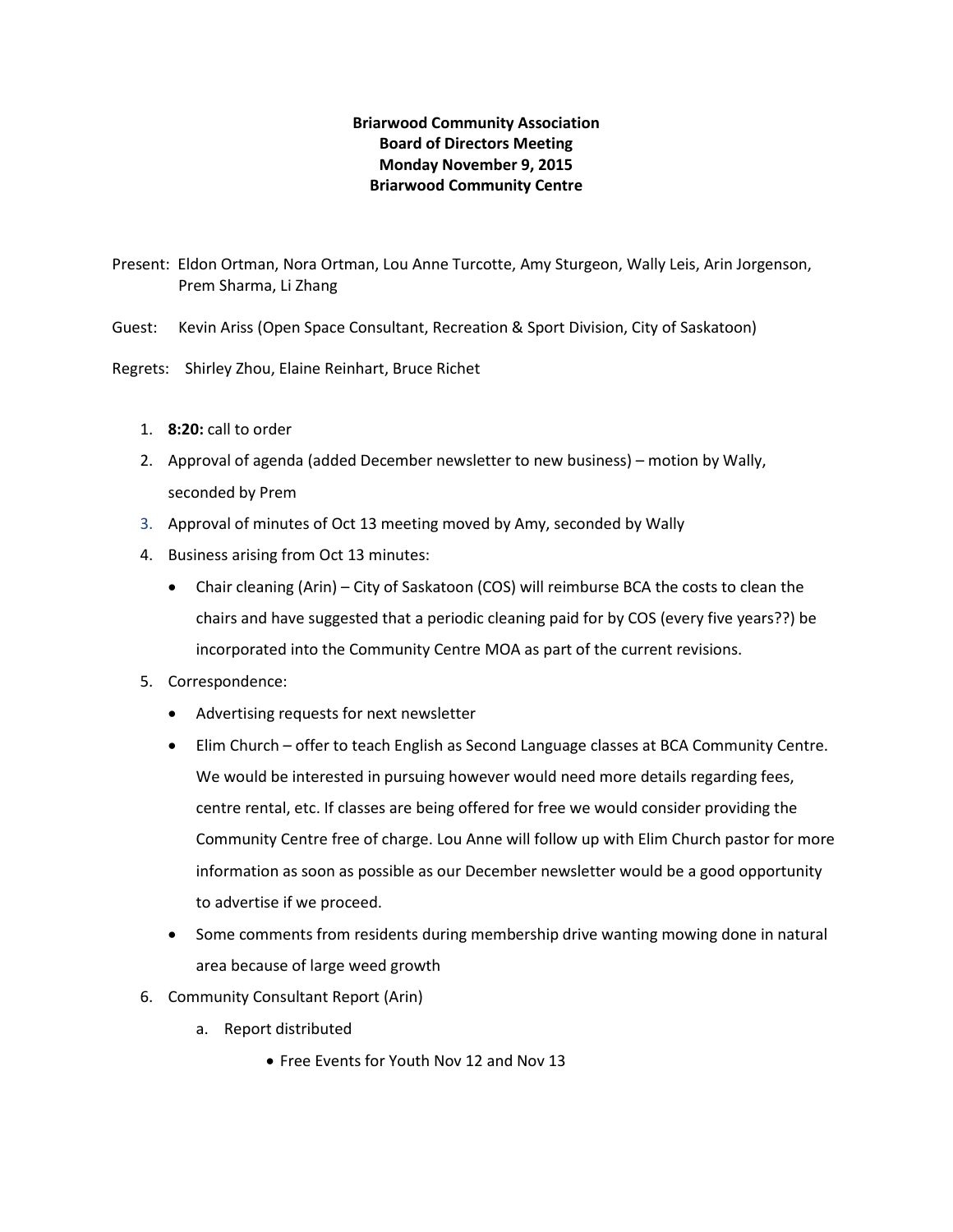- Input on COS budget interactive on line tool. BCA should add the link on website
- COS Active Transportation Plan Public Events Nov 25 as well as online survey Nov 20 to Dec 9
- Reminder that Smoking Bylaw changes take effect Jan 1. Another link that BCA can add to website
- b. Community Centre MOA
	- The main changes we recommended will be implemented, such as changing the name to Briarwood Community Centre and switching to a five year lease
	- Looking to incorporate something regarding level of service for keeping snow cleared in parking area
	- COS suggests that level of service (checklist) be developed regarding cleaning, etc. when facility turned back to BCA at end of summer. Facilities would provide supplies at end of summer and BCA then responsible for replenishment during rental season
	- Arin will provide a draft MOA to BCA for our review, likely in early 2016
- c. COS Learn to Skate program Would like to know availability Briarwood Lake rink and Community Centre for program. BCA advised that this request was make last year as well however COS required access to Community Centre Saturday and Sunday for multiple weekends which would impact our ability to rent out. Arin will find more details and advise
- d. Kevin Ariss presentation about Disc Golf.
	- Currently one at Diefenbaker Park which is at capacity
	- Proposal being put forward to COS to develop disc golf course in Donna Birkmaier part in spring 2016.
	- Proposal would be for 2 year trial period
	- Kevin provided written presentation outlining history of disc golf, reasons for selecting this location along with a suggested map of course.
	- BCA was asked if board would provide letter of support for the initiative. There are currently no public meetings planned to advise community of this initiative
	- BCA asked a number of questions regarding the layout, etiquette, etc. which Kevin addressed. Overall the BCA is not opposed to the initiative however we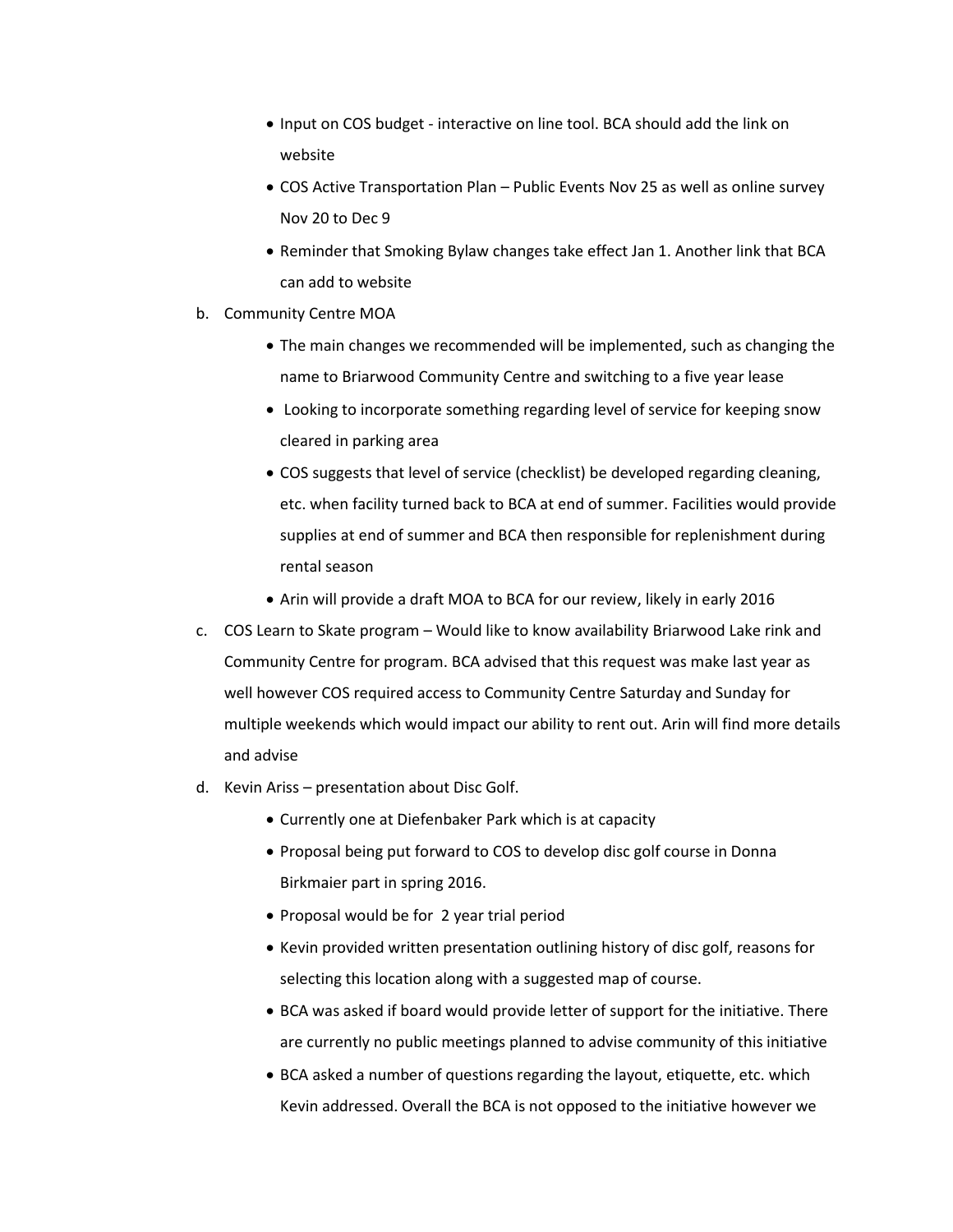would like some public input. Kevin will provide background information that BCA can place on website along with a link to an on-line survey to gauge community response. We could also consider having a short presentation on the planned course for the BCA AGM next spring.

- 7. Directors Reports
	- a. Eldon

## **What did you do in the past month?**

- Monitor BCA email and respond
- Canvassed for BCA membership drive
- Attended COS Bootcamp for Volunteers workshop
- Sent doodle poll to BCA board soliciting possible dates for Board Appreciation event in November
- Provided website updates to Li

## **What will you do in the upcoming month?**

- Sign letter of renewal for Memorandum of Understanding between COS and BCA for use of Community Center
- Summarize results of current BCA survey for website
- Begin drafting new survey for the fall/winter
- Coordinate Outdoor Rink workshop with Chuck and volunteers
	- b. Bruce

### **Follow-up from last month's meeting:**

• Discussions with COS on previous issues unresolved

### **What did you do in the past months? :**

- Changed sign message at four entrances
- **Fountain at Briarwood Lake**-The fountain problems have been investigated by the COS and the operations repaired. The fountain is now fully functional and has been working through to shutdown last week.
- Membership Drive Participated in the canvas for the area assigned.

### **What will you do in the upcoming months? :**

• Correspond with COS on BCA winter expectations for the community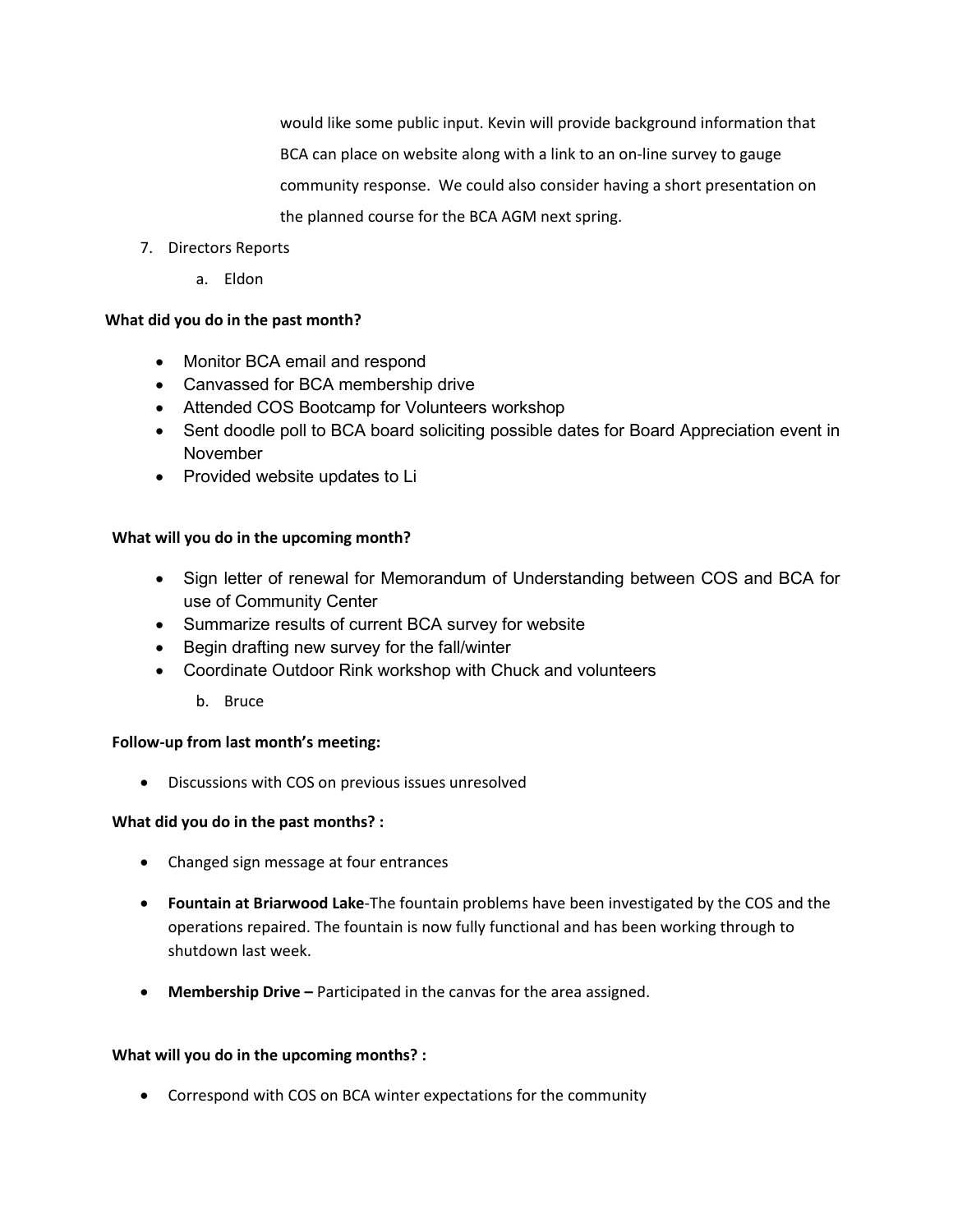- Change signage as required
	- c. Lou Anne

### **Report for Month: October 2015**

• Number of rentals for the month - 4

#### **Follow-up from last month's meeting: None**

#### **What did you do in the past month?**

- Answered emails regarding rentals
- Coordinated key drop off and pickup and arranged cleaning
- Assisted with membership drive by going door to door on Brookmore

#### **What will you do in the upcoming month?**

- Continue to coordinate rentals & cleaning
	- d. Elaine
- Unable to attend, nothing to report
	- e. Nora
	- October financial report submitted
		- o Total cash in bank \$49,190
		- o Net income for year \$11,484
		- o Fall indoor programming instructors not yet paid will happen toward end of current classes
		- o Will attend upcoming COS Grant Workshop
		- f. Amy

#### **What did you do in the past month? :**

- Coordinated the membership drive
	- 1. Found Volunteers (5 Community Members, 8 Board members)
	- 2. Assembled canvassing kits for each volunteer
	- 3. Met with volunteers to distribute kits.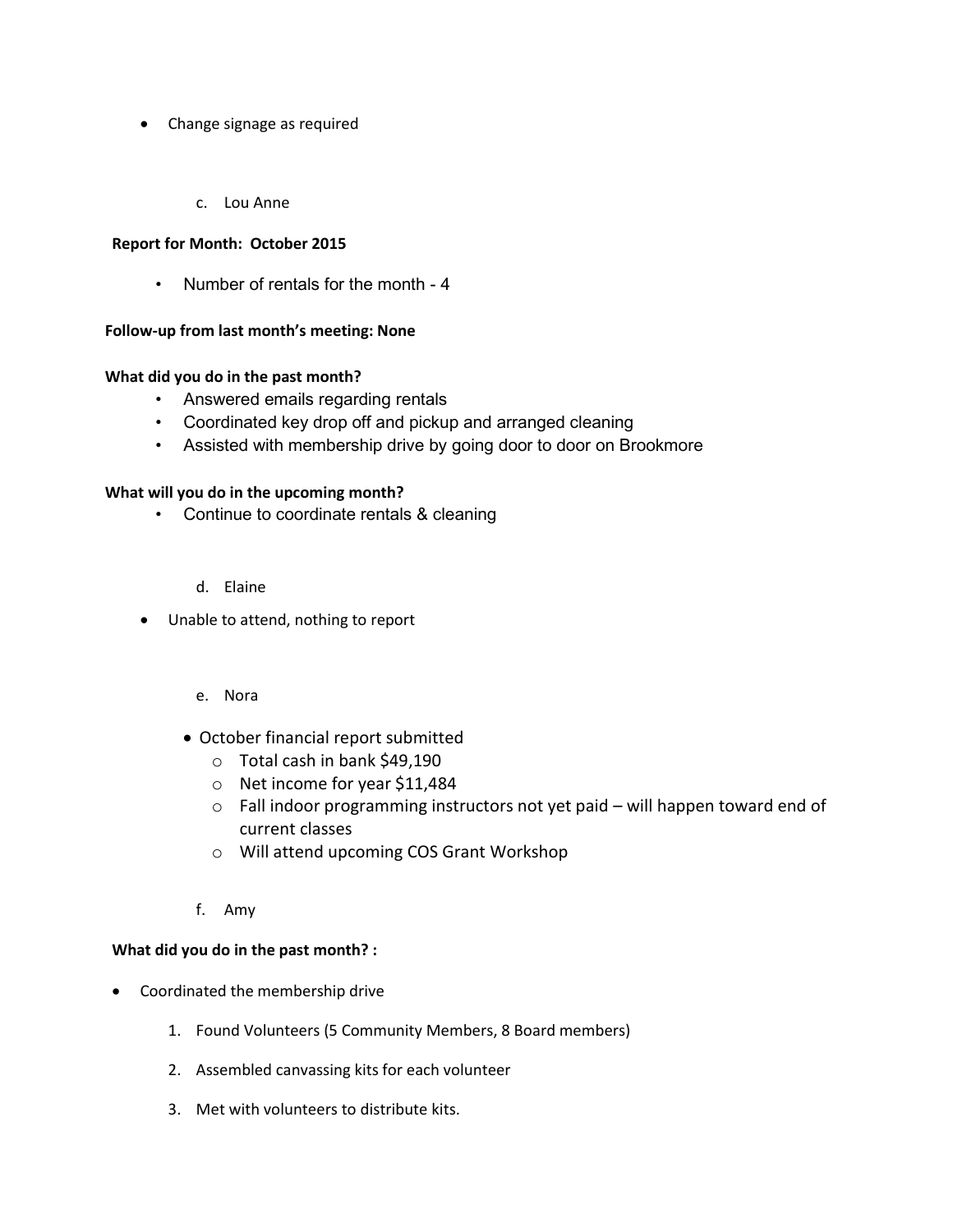- 4. Reconciled the kits as they were turned in, all cash and cheques turned over to Nora (November 9th).
- 5. Canvased for Membership Drive.

The membership drive generated a total of 91 memberships.

Here are the results from each route

| Canvasser     | Memberships Sold |
|---------------|------------------|
| Lou Anne      | 19               |
| Amy           | 21               |
| Jeff          | 1                |
| Wally         | 18               |
| Audrey        | 9                |
| <b>Bruce</b>  | 12               |
| Nora/Eldon    | 13               |
| Barbara       | 1                |
| Faisal        | 5                |
| Online        | 5                |
| <b>Totals</b> | 104              |

• This brings the Membership total to 298 from all sources.

### **What will you do in the upcoming months? :**

• Update the membership reports with new memberships

### g. Li

- December newsletter Li would like submissions by Nov 25
- Problem updating website as BlackSun advised website has been compromised
- Need to update backend software however we will need a quote from BlackSun

### 8. Old Business

- a. MOA with COS discussed under Community Consultant minutes
- b. Membership survey removed from website. Eldon to summarize results and begin drafting new one for winter.
- c. Board appreciation event current results of Doodle Poll are below: